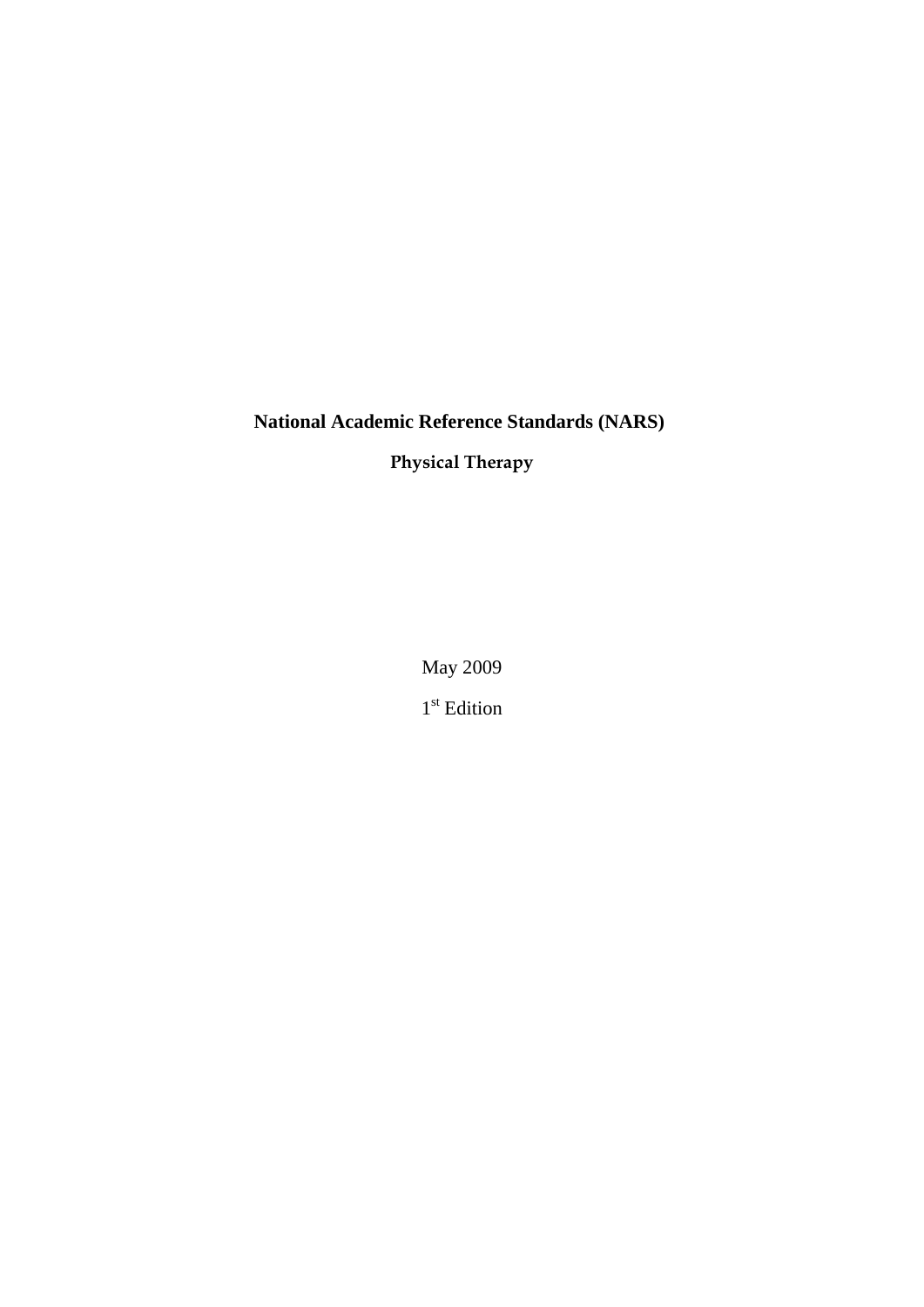# **Table of Contents**

| Introduction to Physical Therapy               |    |
|------------------------------------------------|----|
| National Academic Reference Standards          |    |
| NARS Characterization for the Physical Therapy | 11 |
| Glossary                                       | 12 |
| References                                     | 18 |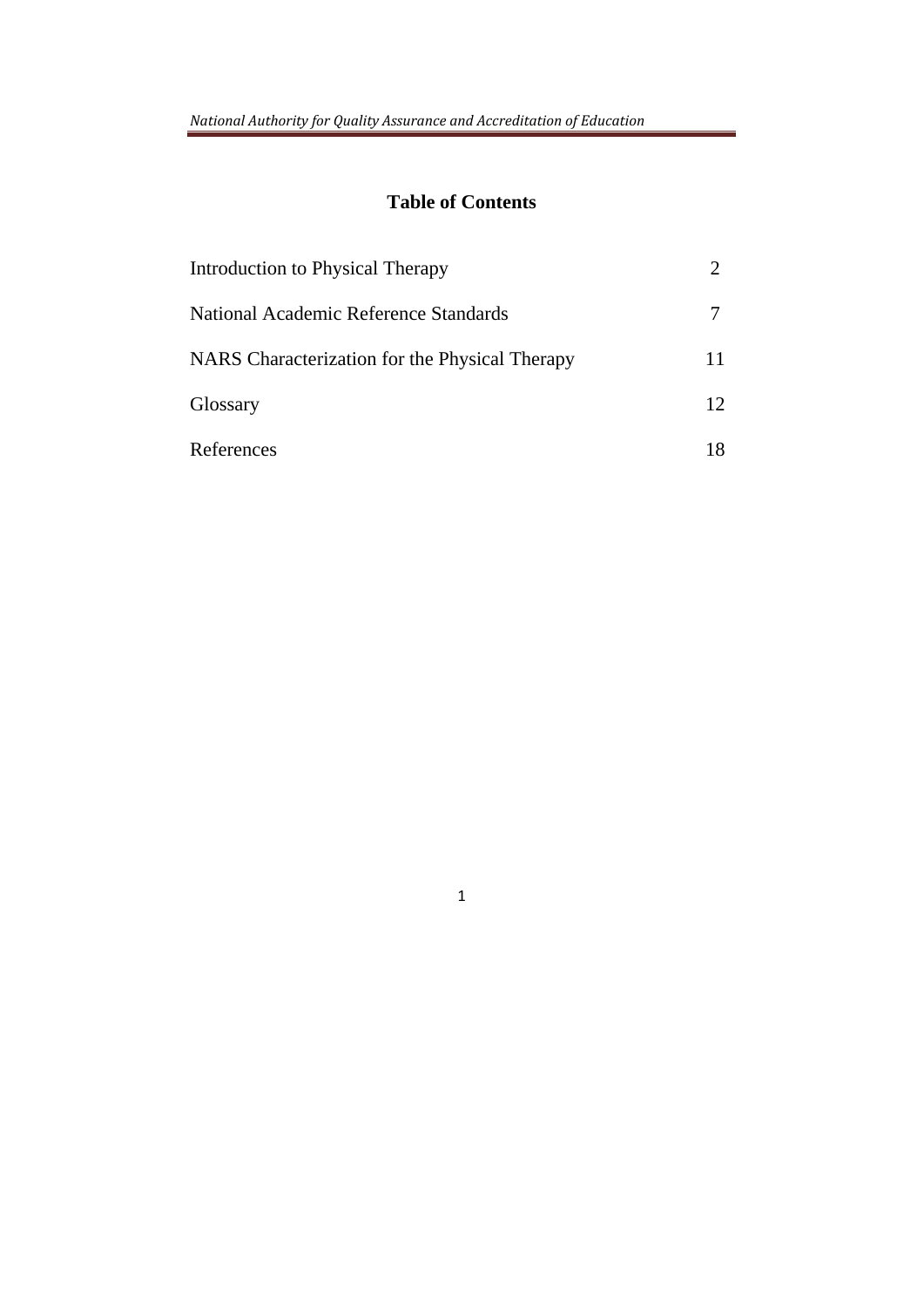#### **Introduction**

Physical therapy is a vital form of professional patient care that can be applied in most disciplines of medicine. It emphasizes the use of physical therapy approaches in the promotion, maintenance and restoration of an individual's physical, psychological and social wellbeing and takes into account individual variations in health status. It is the newest and yet the oldest field of medical practice. It is the newest because only in the past health care eighty years has become to be recognized as an integral part of regular medical care. It is the oldest because physical agents have been used

in the treatment of diseases and injuries for thousands of years. It is characterized by reflective behavior and systematic clinical reasoning, both contributing to an underpinning a problem solving approach to patient

centered care. Physical therapy practice is supported and influenced by evidence of clinical effectiveness and practitioners may work independently or as members of the health care team.

In Egypt, the urgent need for physical therapy services was recognized after the tripartite invasion of Egypt in 1956, with the need to rehabilitate injured civilians and military personnel. At that time, the Military Rehabilitation Center at El Agouza was the only place in Egypt that provided this kind of services. Therapists from Sweden, Denmark and other European nations were in charge of delivering these services in addition to occupational, orthotic and prosthetic services.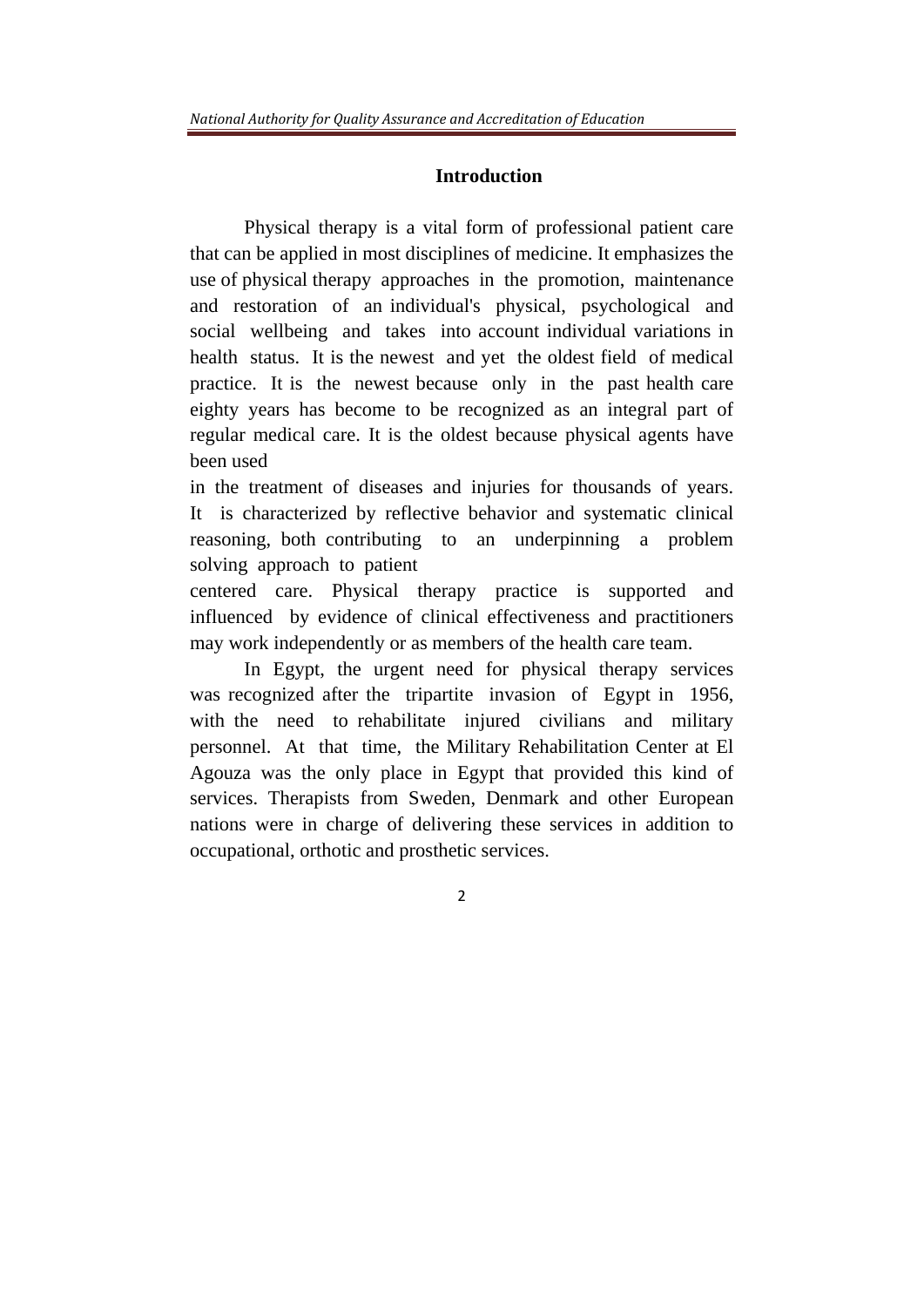Soon after, attempts were made to modify this situation by developing Egyptian physical therapy manpower. Outstanding graduates of the High Institute of Physical Education were nominated and some were sent abroad to Germany to study physical therapy, others were later on enrolled in two years program in Egypt. These individuals formed the nucleus of the profession and paved the way for the development and dissemination of physical therapy in Egypt, both clinically and educationally.

In 1962, the High Institute of Physical Therapy was established under the supervision of the Ministry of Higher Education, and began to accept students with secondary school certificates in four years program.

In 1975, the Physical Therapy Institute was attached to Cairo University, under the supervision of, and affiliated to, the Faculty of Medicine.

In 1977, one calendar year internship was added to the physical therapy program and was mandatory to practice the profession and to join the graduate studies in Egypt.

In 1992, the Institute achieved autonomy, and was renamed the "Faculty of Physical Therapy". Since achieving autonomy, the profession has achieved the biggest growth in numbers.

In 1994, the Egyptian Physical Therapy Syndicate was established to represent the body of the profession on both the National and International scene.

In 1996 and 1998, two private educational programs were developed and established to meet urgent needs of the society.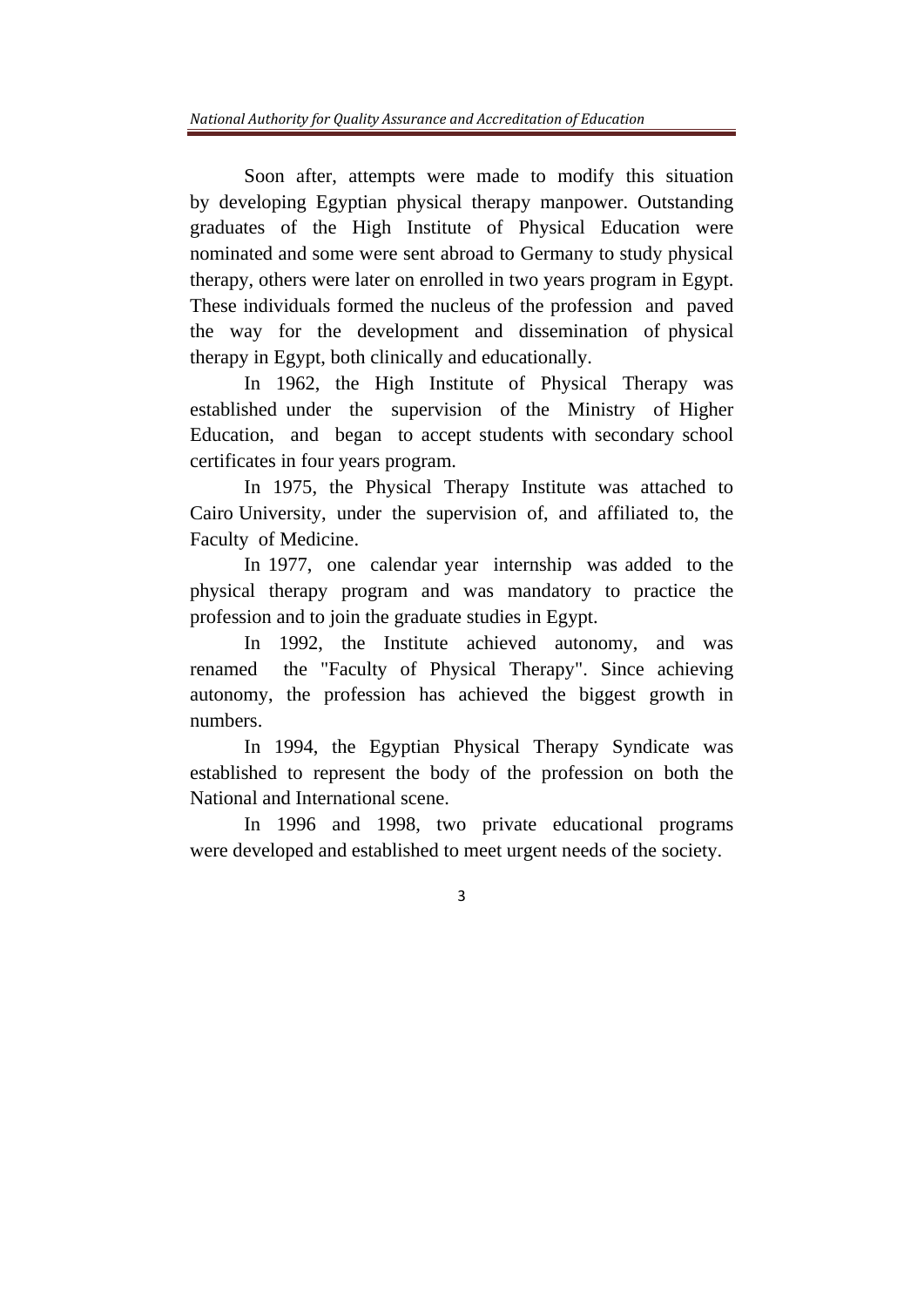#### **Physical Therapy Education:**

Physical therapy curriculum transfers knowledge, skills about patient assessment, treatment intervention, treatment outcomes, clinical analysis, discharge planning and follow up with emphasis on realistic attitudes concerning health and illness in relation to man's environment, cultural patterns and individual characteristics assuming ethical and legal responsibilities as an active participant in the profession.

The curriculum include biological and physical sciences, core profession sciences (physical therapy and clinical sciences), behavioral sciences and information technology necessary for initial practice of the profession.

#### **Settings of Physical therapy practice:**

# **Physical therapists are working in a range of health care: settings that include:**

1-Hospitals ( in and out patients clinics)

2-Rehabilitation facilities.

3-Homes care.

4-Academic and research institutions.

5-Schools and hospices.

6-Corporate and industrial health centers, industrial workplace, and other

occupational environment.

7-Athletic facilities, fitness centers and sports training facilities.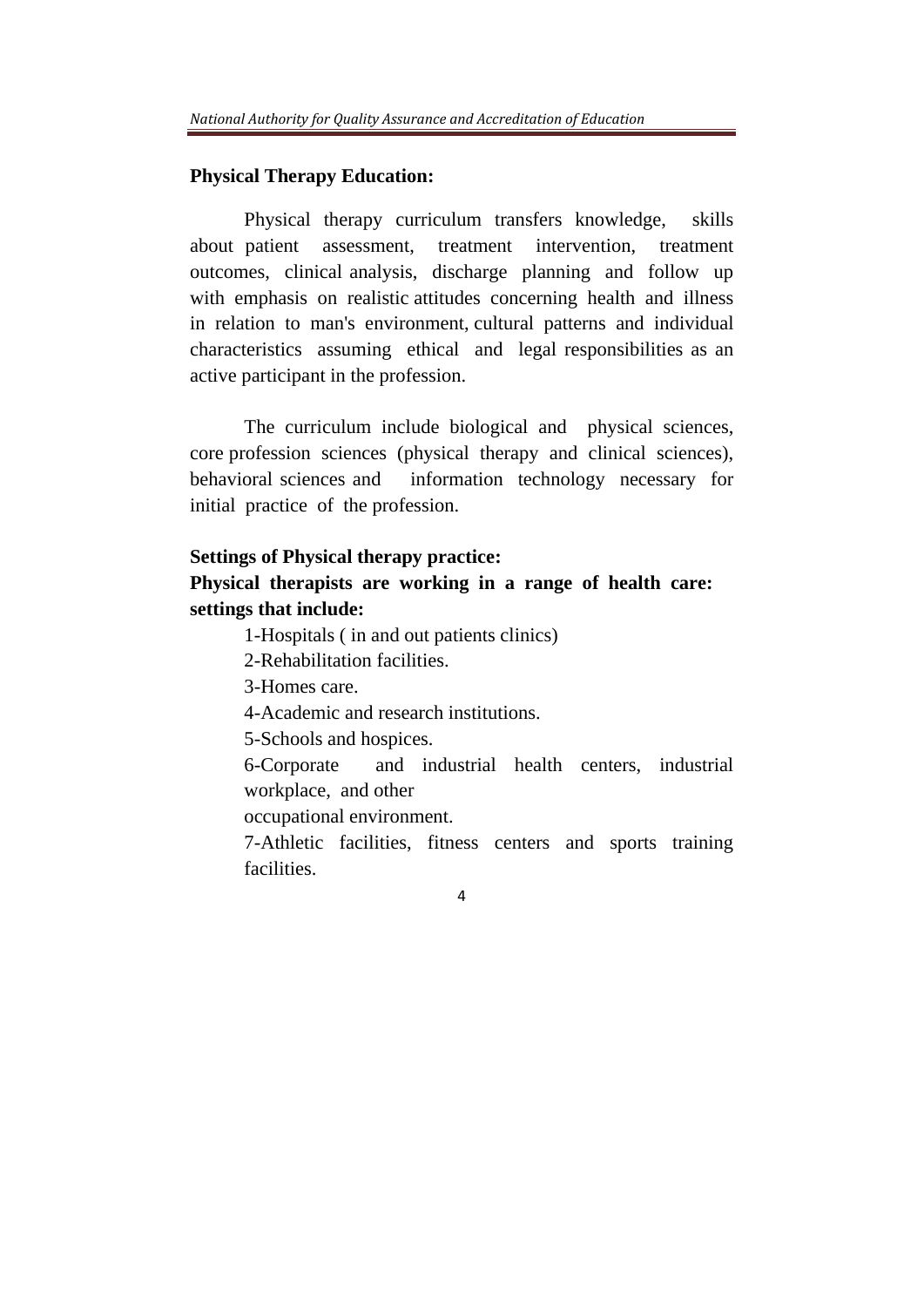## **Future development of physical therapy profession**

Physical therapy profession is one of the most dynamic professions that developed to face the continuous changes and challenges in the health sector. Physical therapy profession during the last two decades has moved from only referral profession to be able to act as first contact practitioners and many patients seek direct care without referral from another health care professional.

Nowadays physical therapist are facing growing demands to validate their clinical observation and techniques with more objective scientific procedures, such verification can be provided by the appropriate investigation techniques using advanced modern technology. The vast

advances in technology gave the physical therapy practitioner an unequivocal opportunity to use advanced electronic equipments in evaluation and treatment.

Physiotherapists provide a substantial teaching and advisory role to the public and many patients and client groups. The qualified physical therapist also provides mentorship for students and colleagues and utilizes a range of communication, teaching skills, decision making, lifelong learning leader ship and management skills.

Physical therapy practice is making more and more direct reference to published research evidence as well as indicators of effective intervention in the form of professional and clinical standards and clinical guidelines.

Practice is informed by specific research as well as the general scientific literature by this way engages in evidence – based practice.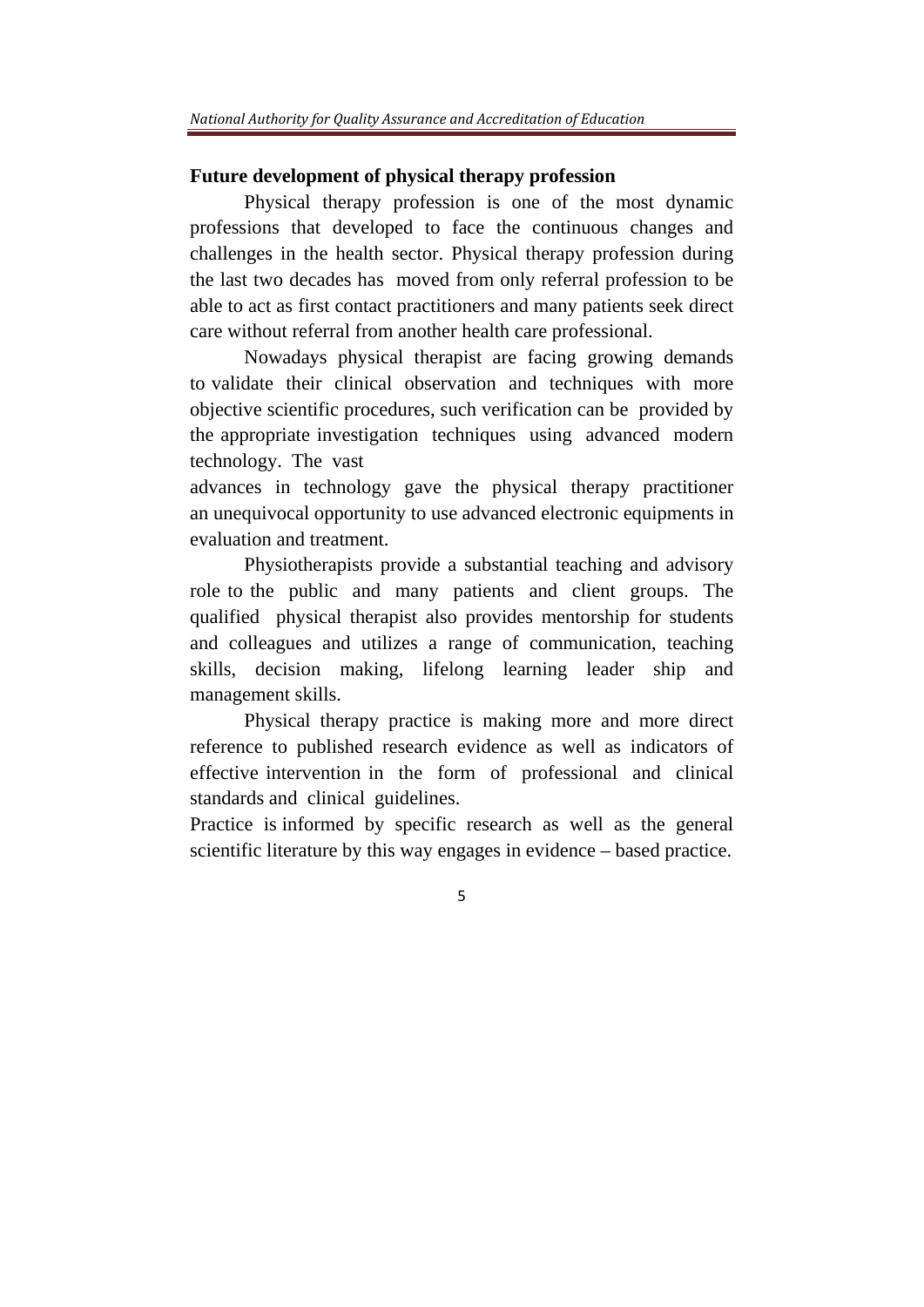#### **The attributes of Physical Therapy graduates**

Physical therapy students been selected for physical therapy program according to the initial screening exam must have the capabilities to:

1-Act as a member of health care team in restoring, maintaining and improving functions of different body systems.

2-Provide comprehensive practice management and maintain patient's record in complete and accurate forms.

3-Understand the legal responsibilities and ethical considerations of professional practice.

4-Communicate effectively, accurately, clearly, confidently in written and oral in both English and Arabic languages.

5-Be committed to continuing professional development ( life long learning ).

6-Recognize the importance of conducting research studies on evidence based practice.

7-Acquire basic administration and teaching skills for patient and care given.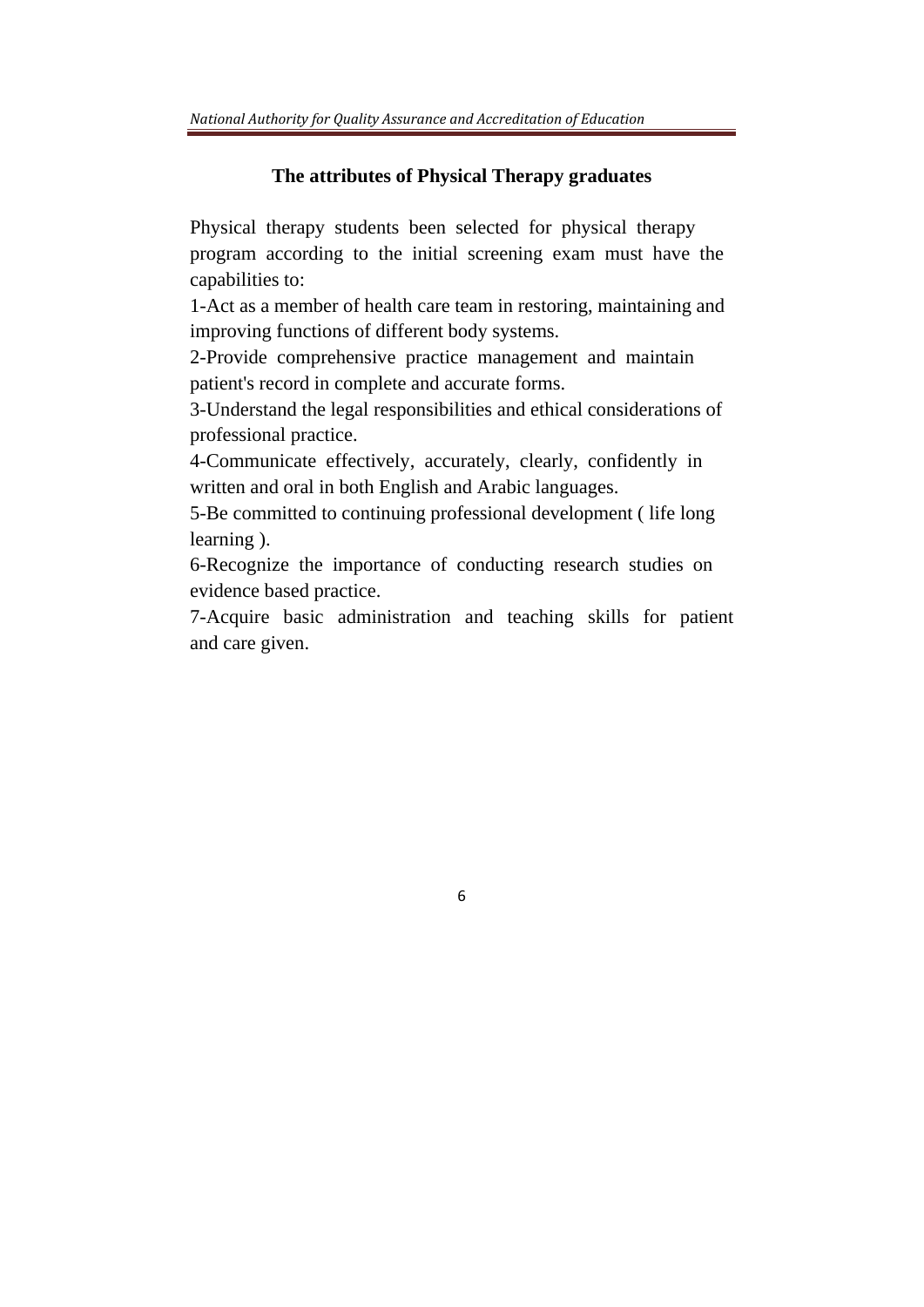## **I. National Academic Reference Standards (NARS)**

The physical therapy institution must provide a comprehensive curriculum plane that ensure Knowledge and understanding, intellectual skills, professional skills and general skills.

## **1. Knowledge and Understanding:**

# **The award holder must be able to demonstrate knowledge and understanding of:**

1.1.Human anatomy and physiology (emphasizing the dynamic relationships of human structure and function).

1.2.Human growth and development across life span.

1.3.Basic principles and theories from physics, biomechanics, electrophysiology and applied exercise sciences that can be utilized in physical therapy.

1.4.Principles of movement and function analysis based on anatomical, physiological and mechanical understanding considerations.

1.5.The effects of pharmacological intervention and its impact on physical therapy procedures.

1.6.Clinical sequel of pathology and their relationship to physical therapy intervention.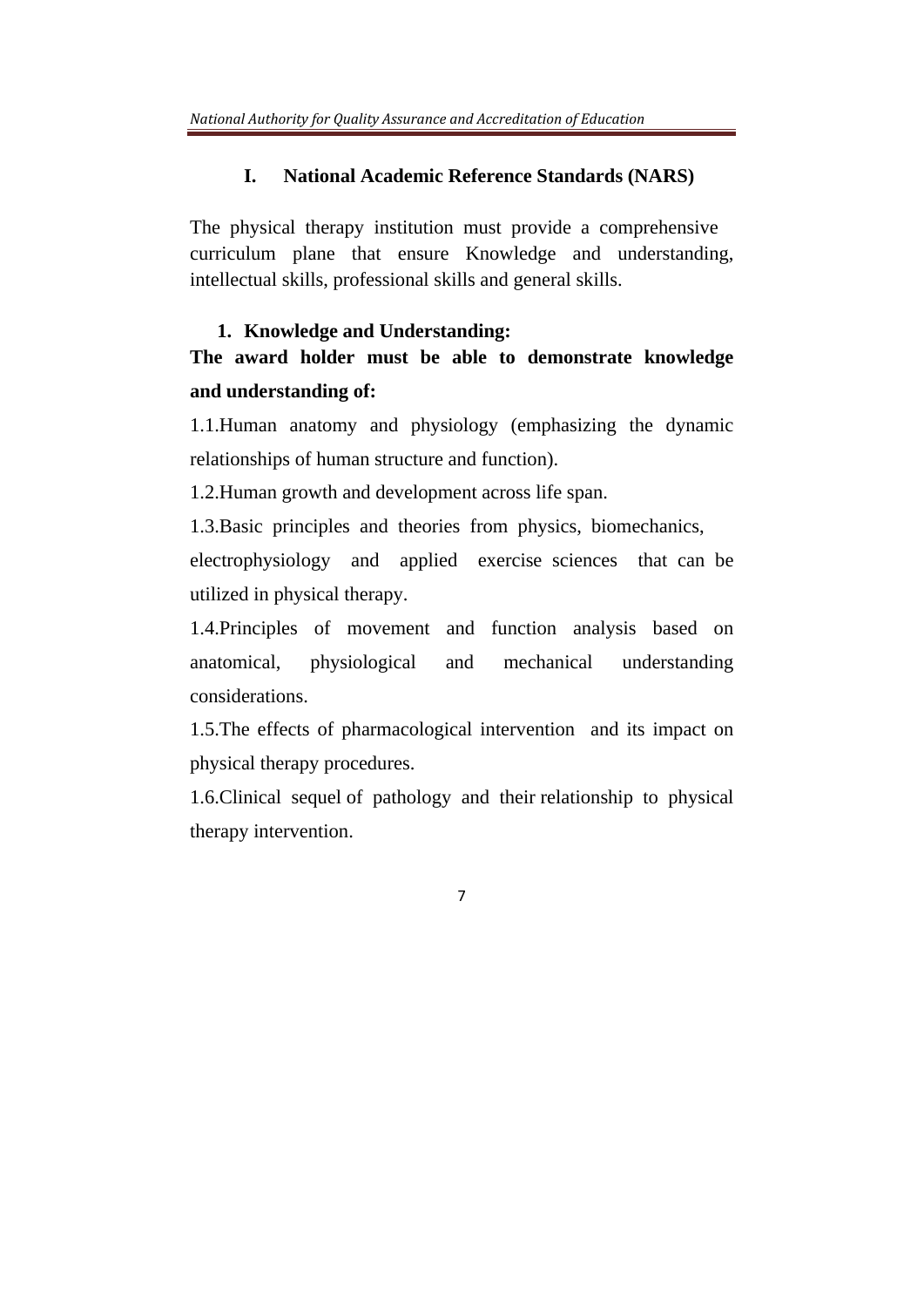1.7.Principles of physical therapy assessment and treatment (tools & techniques).

1.8.Medical and surgical interventions for different body systems and tissues as it related to physical therapy field.

1.9.Psychological and social factors that influence an individual in health and illness and their impact on physical therapy practice.

1.10.Different theories of motor learning and motor control.

1.11.Principles of research and evidence based physical therapy practice.

1.12.The legal responsibilities and ethical considerations of professional practice.

## **2. Intellectual skills:**

#### **The award holder must be able to practice the following skills:**

2.1.Integrate basic anatomical, physiological and biomechanical knowledge with clinical data.

2.2.Conduct a comprehensive examination and evaluation to reach a physical therapy diagnosis.

2.3.Synthesize relevant obtained data to predict prognosis.

2.4.Formulate plan of care to achieve realistic goals.

2.5.Write concise, accurate and understandable patient's problems.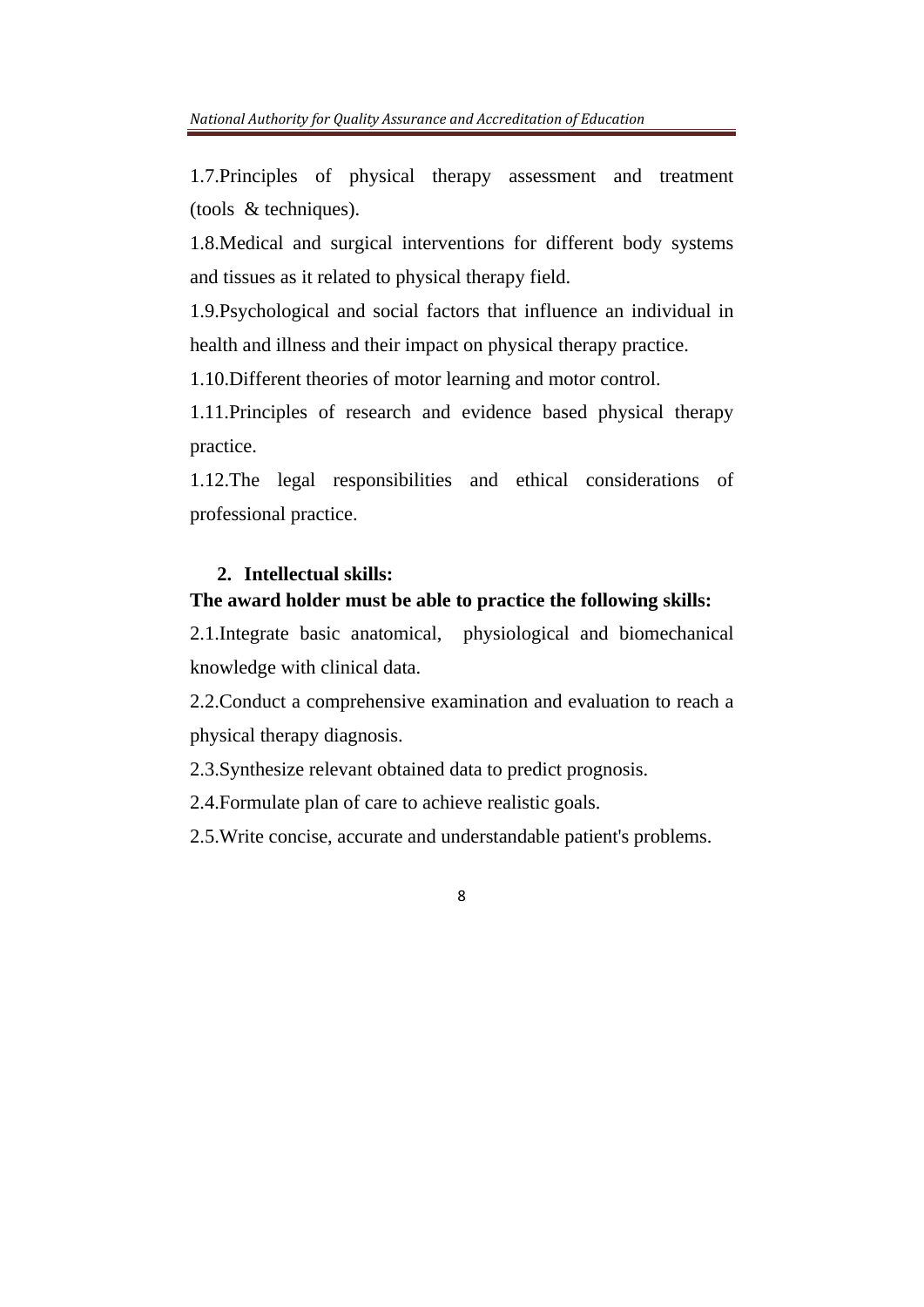2.6.Justify indications for, and proper use of orthotics and prosthetic devices.

2.7..Extract data from literature, using information technology and library resources to solve patients problems.

2.8.Utilize scientific thinking in solving problems related to patients, work management, and among rehabilitation team.

2.9.Value the framework of quality assurance mechanisms within physical therapy practice.

## **3. Professional skills:**

**The award holder must be able to practice the following skills through A series or interrelated steps that enable the physical therapist to plan and implement effective treatment program compatible with the needs of the patient is made. These steps are as follows:** 

3.1.Performance of definitive physical therapy examinations.

3.2.Construct the problem list, strengths, abilities and buffers.

3.3.Formulation of physical therapy diagnosis.

3.4.Design and manage a specific physical therapy Plan of care.

3.5.Implement in a safe and effective manner a specific physical therapy plan of care.

3.6.Conduction initial and periodical patient's evaluation.

<sup>9</sup>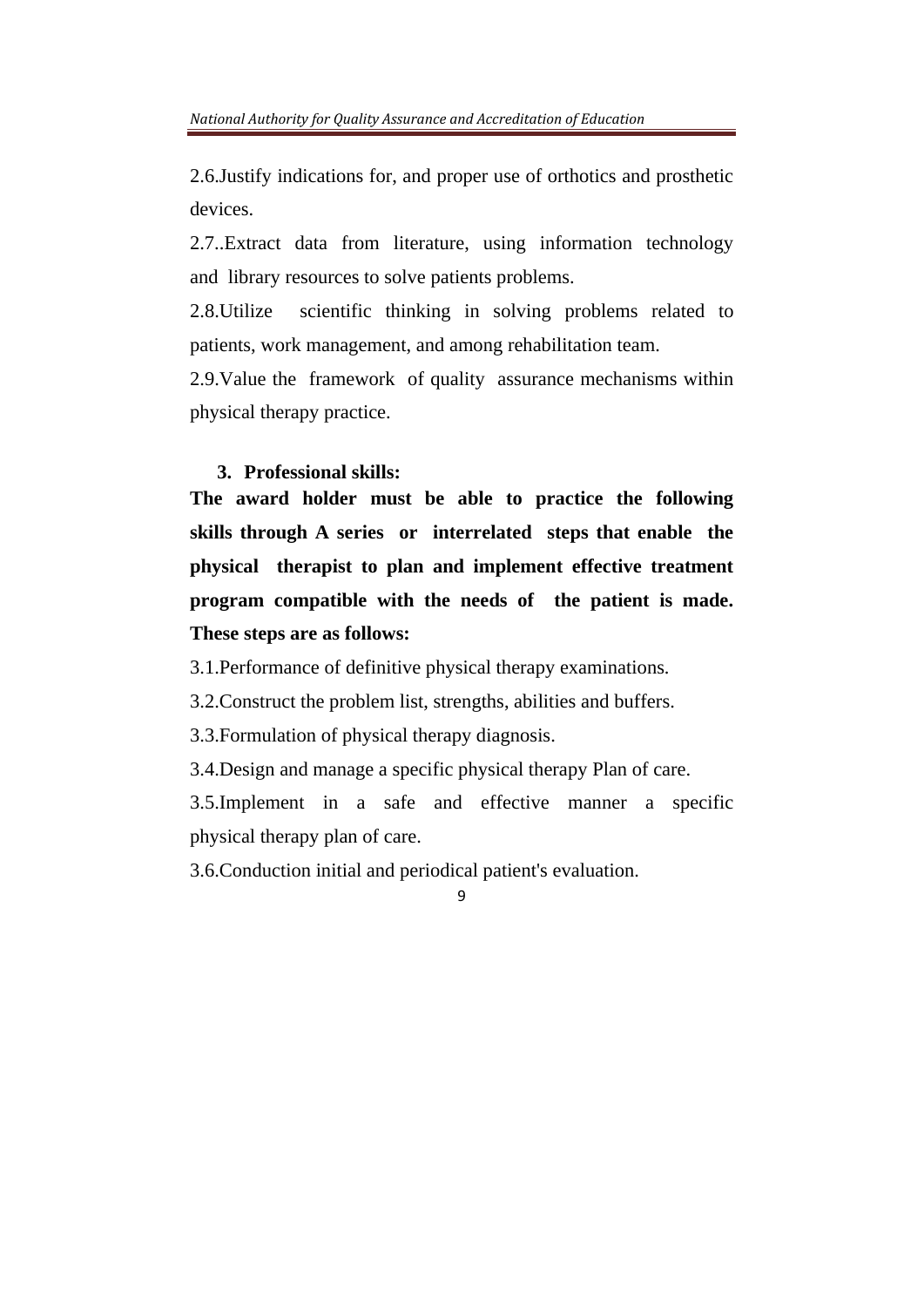3.7.Modify physical therapy program, terminate intervention and induce discharge plan as related to changes in physical status.

3.8.Acknowledge cross-professional boundaries and limitations.

3.9.Employ appropriate referral procedures.

3.10.Cope with his/her own emotional reactions in different situation.

## **4. General Skills:**

## **The award holder must be able to practice the following skills:**

4.1.Demonstrate competence in the use of computer based information.

4.2.Manage time, personal emotion stress, and prioritize work loads.

4.3.Display the potential for leadership and team skills.

4.4.Comply with infection control principles and sterile procedures.

4.5.Enhance personal and rapport with patients and family members.

4.6.Teach patients, families and significant others to perform or assist with selected physical therapy procedures.

4.7..Respond appropriately to individual and cultural differences in all aspects of physical therapy services.

4.8.Communicate verbally and non verbally with patient health care delivery personnel and others in an effective, appropriate and capable manner.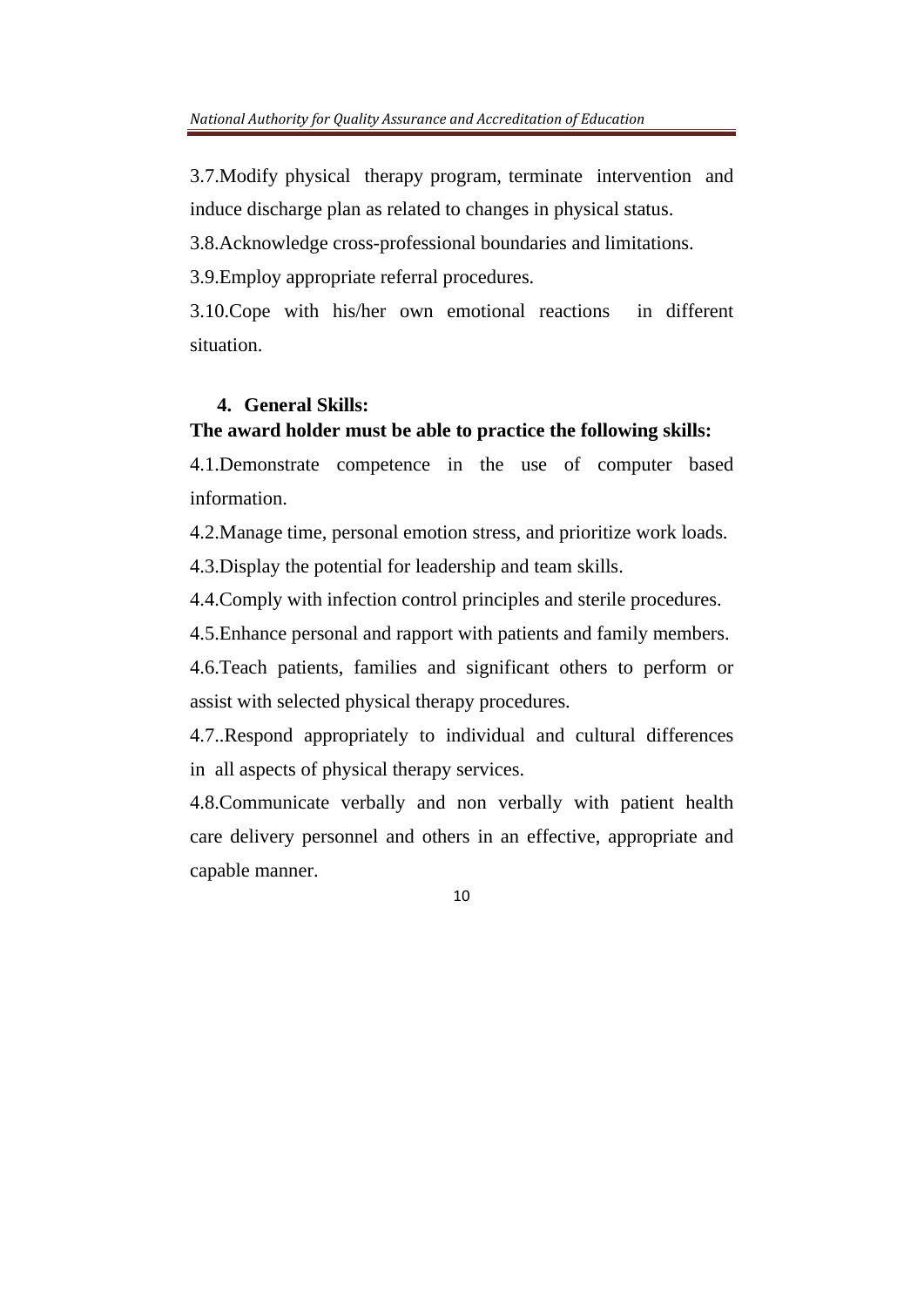| <b>Subjects</b>                  | Range     |
|----------------------------------|-----------|
| Biological and physical sciences | $20 - 22$ |
| <b>Behavioral Sciences</b>       | $10 - 12$ |
| Core Professional sciences       | $53 - 55$ |
| Information Technology (IT)      | $3 - 4$   |
| Total                            | $86 - 93$ |

## **II. NARS Characterization for the Physical Therapy**

Out of 170- 180 credit hours, these subjects are weighted:

- 1. **Biological and physical sciences** : These include necessary sciences for initial practice of the profession (e.g. anatomy, histology, physiology, physics, exercise physiology, applied exercise sciences, electrophysiology, biomechanics, neuroscience, pathology, and pharmacology) and learning experiences that include laboratory or other practical experiences involving quantitative and qualitative observations.
- 2. **Behavioral Sciences:** These include applied psychology, applied sociology, communication, ethics and laws, management, teaching and learning, language, clinical reasoning, evidence-based practice, research and applied statistics.
- 3. **Core Professional sciences:** These include both medical and physical therapy sciences of the neuromuscular, musculoskeletal, cardiovascular/pulmonary, integumentary, women health, growth and development in addition to medical and surgical condition frequently seen by physical therapists.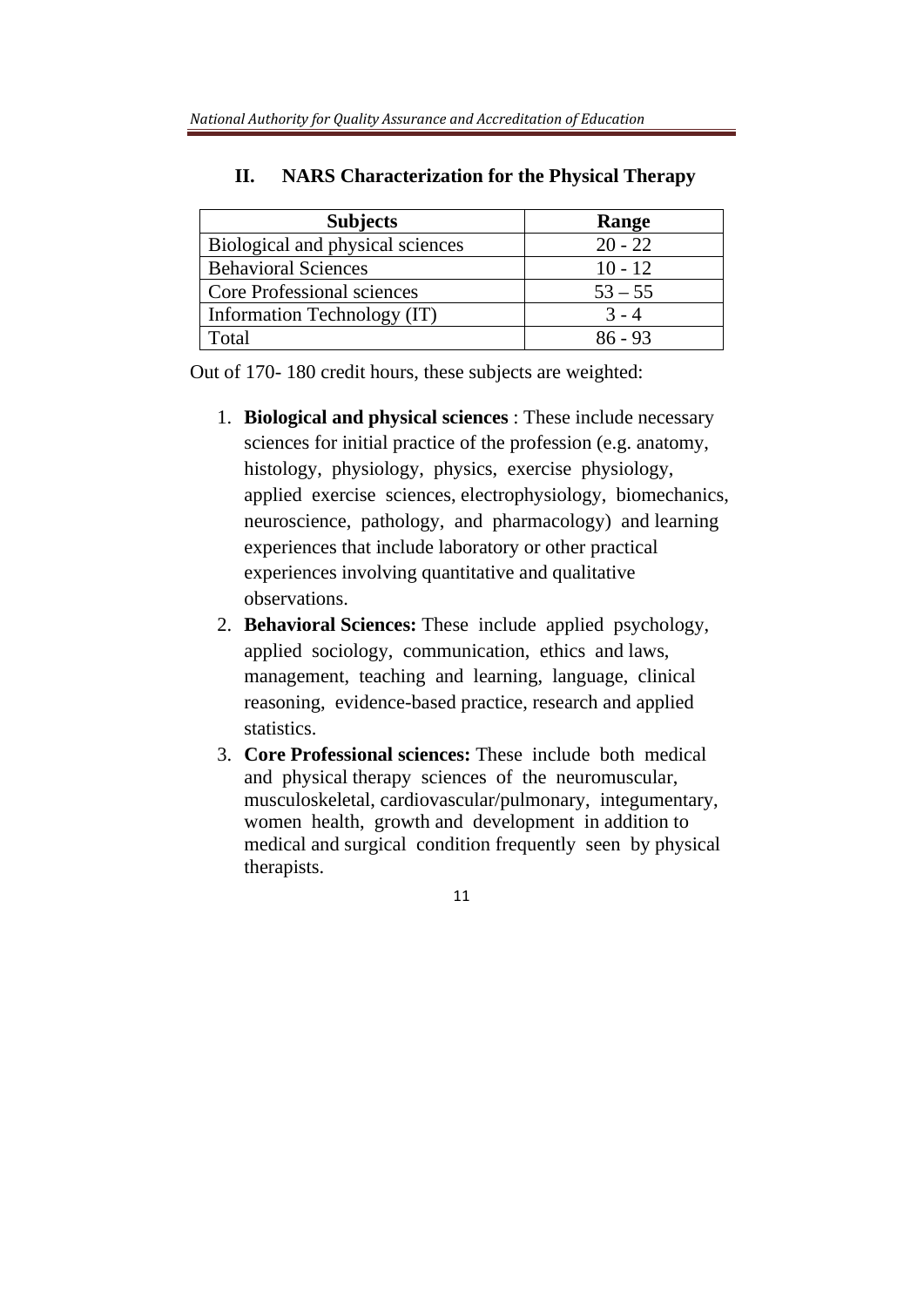## **Glossary**

## **Academic Standards:**

Academic standards decided by the institution and informed by external references and including minimum knowledge and skills to be gained by the graduate from the program and fulfilling the stated mission of the institution.

## **Assessment:**

The collection of information related to a patient's condition, taking account of the full range of relevant contextual factors that is needed to make physical therapy diagnosis and a plan of management.

## **Benchmark statements:**

Benchmark statements set out expectation about standards of degrees in a range of subject areas. They describe what gives a discipline, its coherence and identity. They define what can be expected of a graduate in terms of the ability and skills needed to develop understanding of competence in the subject. Benchmark statements do not represent a national curriculum in a subject area, rather they allow for flexibility and innovation in program design, within an overall conceptual framework established by an academic subject community.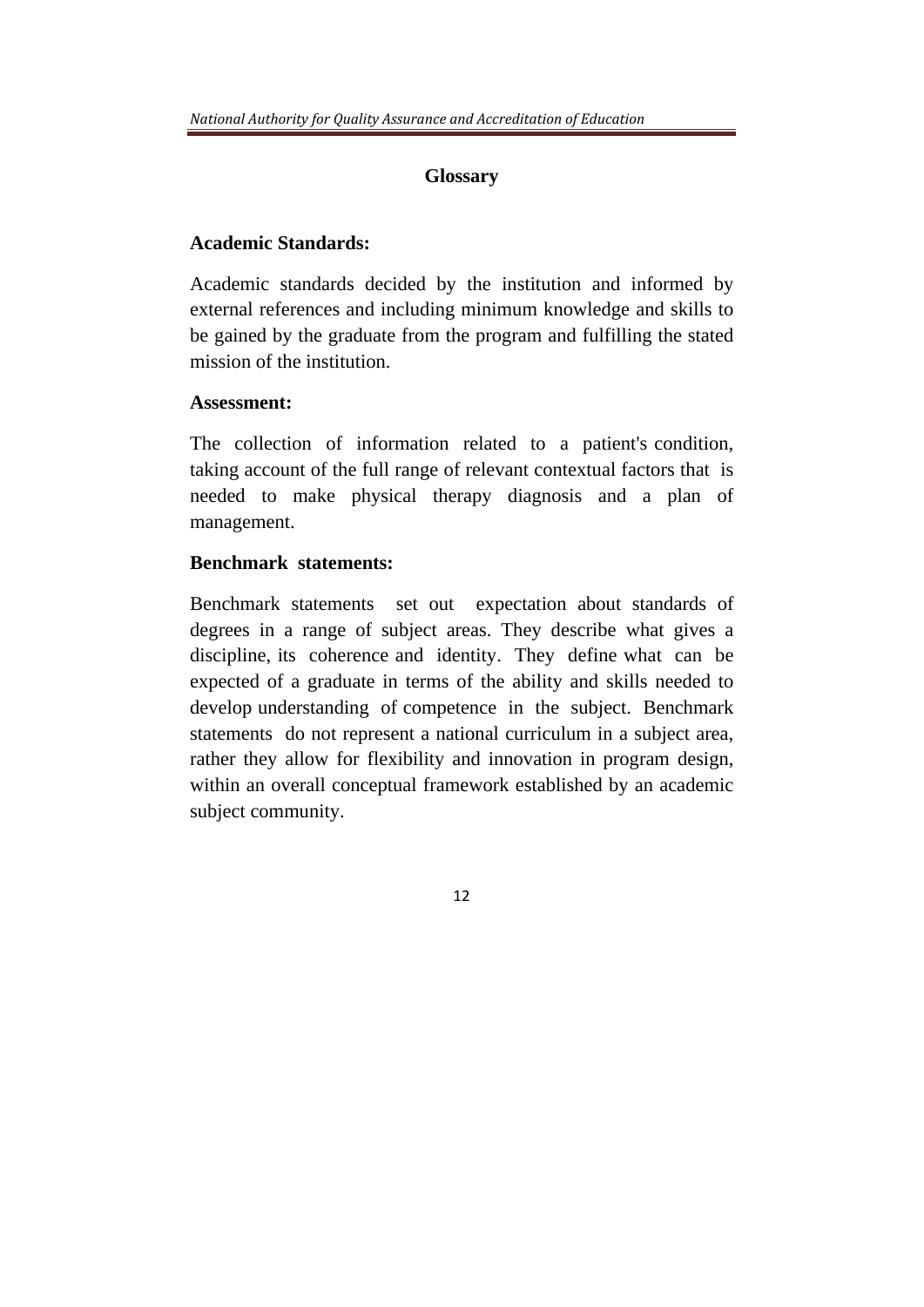# **Clinical guidelines:**

Statements developed through systemic processes to assist practitioners and individuals in making decisions about appropriate forms of health care in particular clinical areas, taking account of individual circumstances and needs.

## **Clinical reasoning:**

The critical and analytical thinking associated with the process of making clinical decisions.

## **Clinical Sciences:**

Include physiotherapeutic sciences, medical sciences, and other sciences applied to physical therapy practice.

## **Codes of practice:**

These are established by the physical therapy profession or incorporated into national rules and laws. They include ethical rules and principles that form an obligatory part of professional practice.

## **Competences:**

The set of characteristics expected of a graduate who draw upon the acquired knowledge, understanding and skills for employment and/or further education and academic research at an appropriate level field.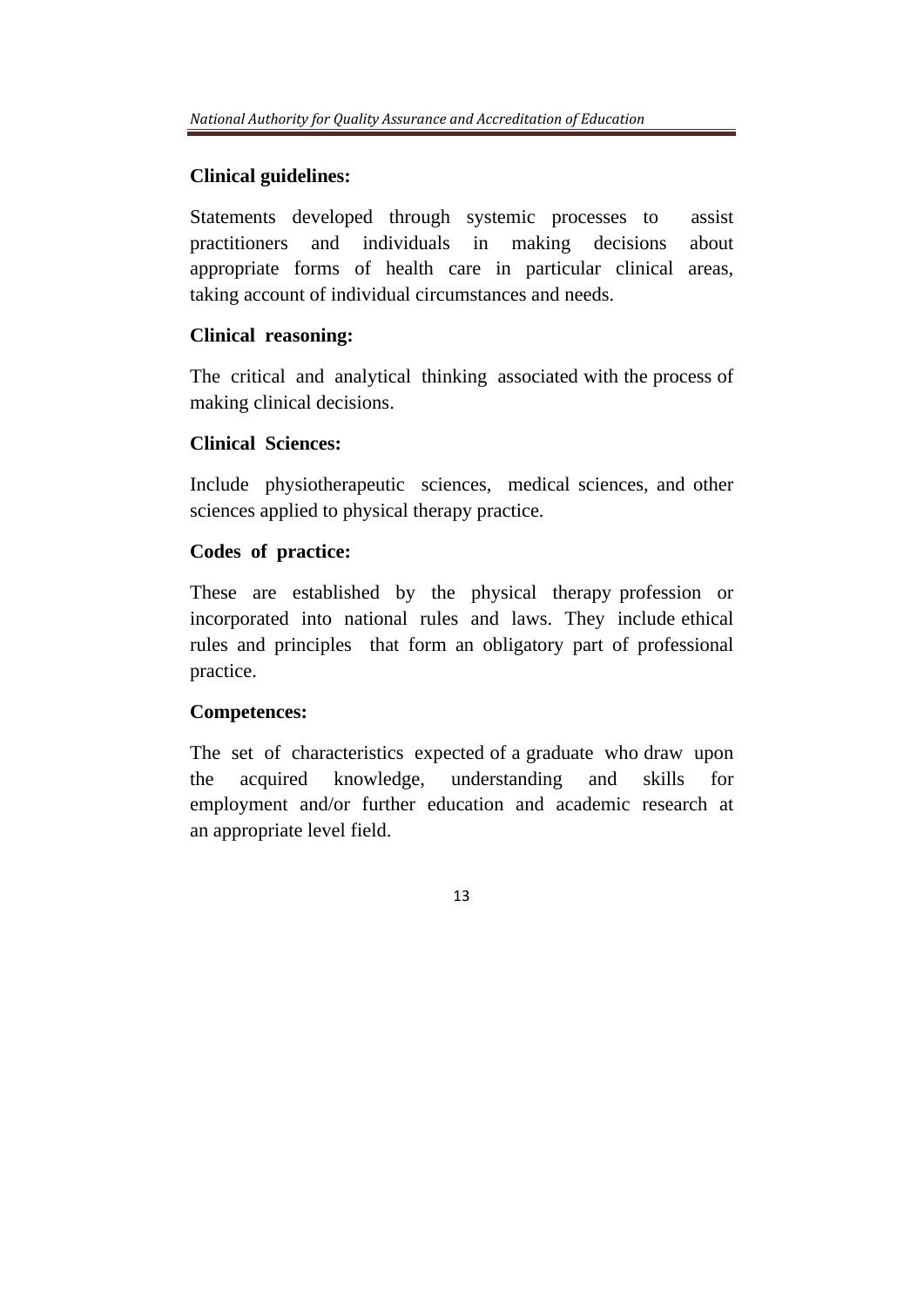## **General Physical Therapy Syndicate (GPTS):**

The government initiated EPTS to provide a framework through which health services organizations are accountable for continuously improving the quality of services they deliver.

#### **Evaluation:**

Review and assessment of the quality of care in order to identify areas for improvement (clinical judgment).

## **Evidence-based practice:**

A commitment to use the best available evidence to inform decision-making about the care of individuals that involves integrating practitioners, individual professional judgment with evidence gained through systematic research.

## **Health professions framework:**

The minimum range of expectations necessary to provide safe and competent practice for patients/clients, common to all registered professionals within a variety of health and social care settings.

## **Intellectual skills:**

The process of solving problems with thinking and reasoning.

## **Learning theories:**

Established ideas of how learning can be promoted.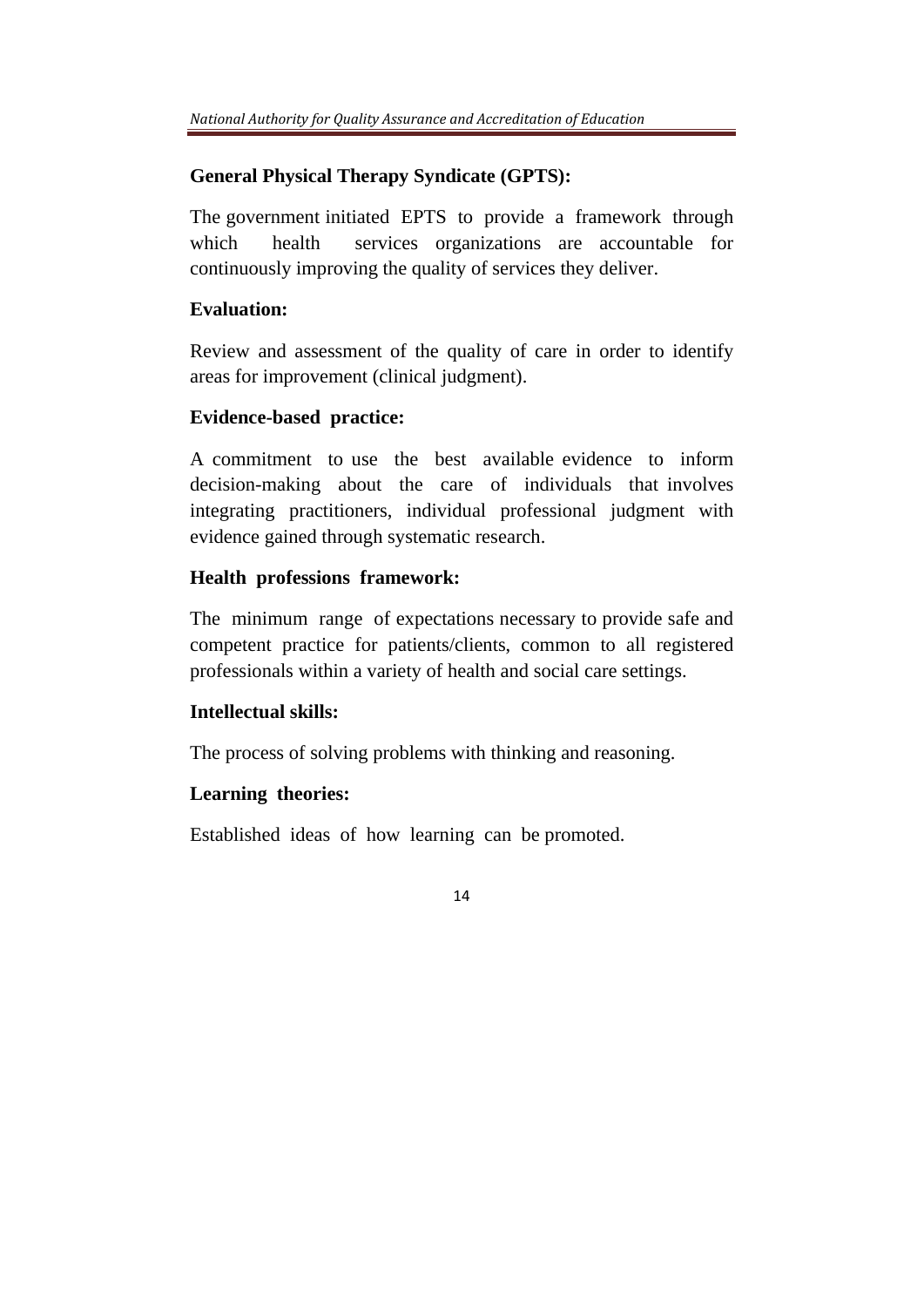## **Lifelong learning:**

The process of constant learning and development that incorporates continuous professional development, in which all individuals need to be engaged in a time of rapid change.

## **Multidisciplinary:**

One or more disciplines working collaboratively.

## **Non-discriminatory practice:**

Professional practice within which individuals, teams and organizations actively seek to ensure that no-one (including patients, careers, colleagues or students) is either directly or indirectly treated less favorably than others are, or would be, treated in the same or similar circumstances, on the grounds of age, color, creed, criminal convictions, culture, disability, ethnic or national origin, gender, marital status, medical condition, mental health, nationality, physical appearance, political beliefs, race, religion, responsibility for dependants, sexual identity, sexual orientation or social class.

## **Non verbal communication:**

The use of eyes, smiles, frown, the tone of voice, the position head of arms trunk and legs, how close stand is, and whether there is touch or not, all indicate non – verbal messages to the person talking to.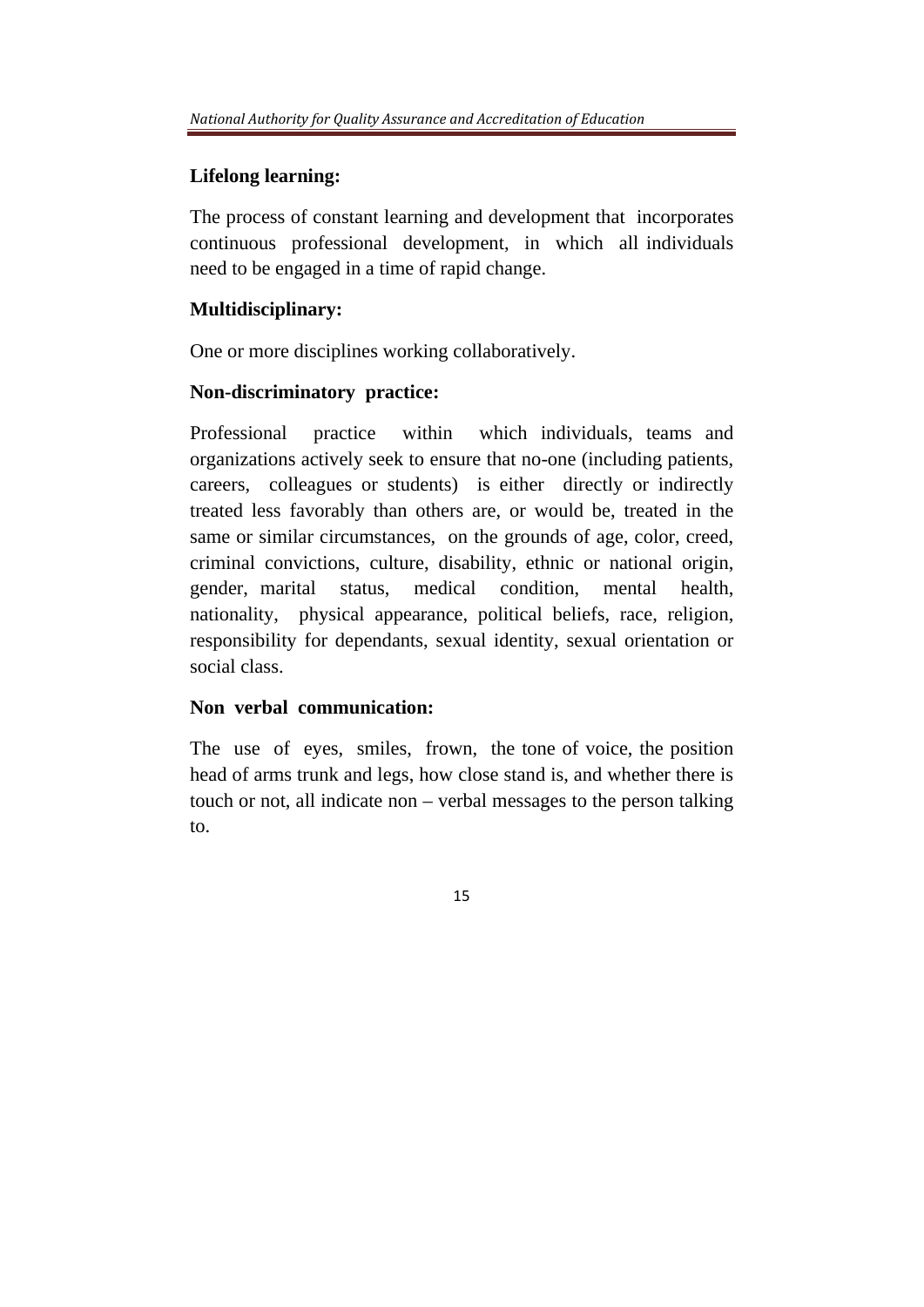## **Physical Therapy /Physiotherapy:**

Synonymous terms to identify the profession. The professional title and term used to describe the profession's practice which depends largely on the historical roots of the profession.

## **Physical Therapy diagnosis:**

Is arrived at either independently of or in conjunction with a medical diagnosis. It is generally expressed in terms of how a condition compromises the functioning of a patient.

#### **Problem solving:**

Exercises and processes that enable students to interrogate their existing knowledge and develop their learning to formulate a solution to a presented question or issue and that should deepen students learning, as well as developing their conceptual and methodological skills, thereby enhancing their overall approach to professional practice.

## **Professional autonomy:**

The power to make decisions regarding the management of the patient / client based on own professional knowledge and expertise.

## **Quality assurance:**

System of recognized procedures for establishing standards and includes procedures for reaching standards.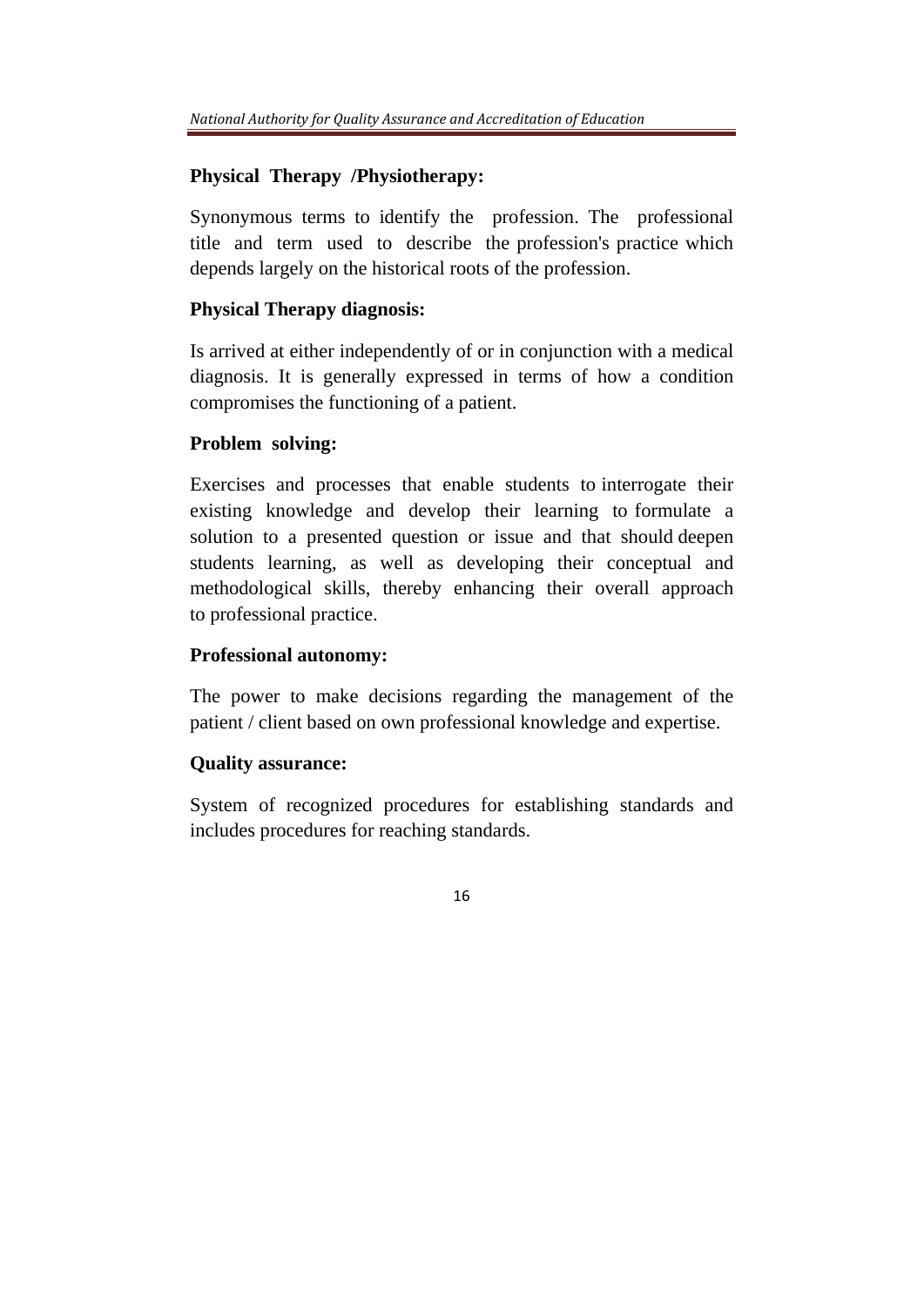# **Rehabilitation:**

Rehabilitation is a goal-oriented treatment process intended to maximize independence in individuals with compromised function that results from primary pathological processes and resultant impairments. Rehabilitation generally addresses the squeal of pathology rather than the pathology itself.

# **Self-directed learning:**

Independent learning that is initiated by the student.